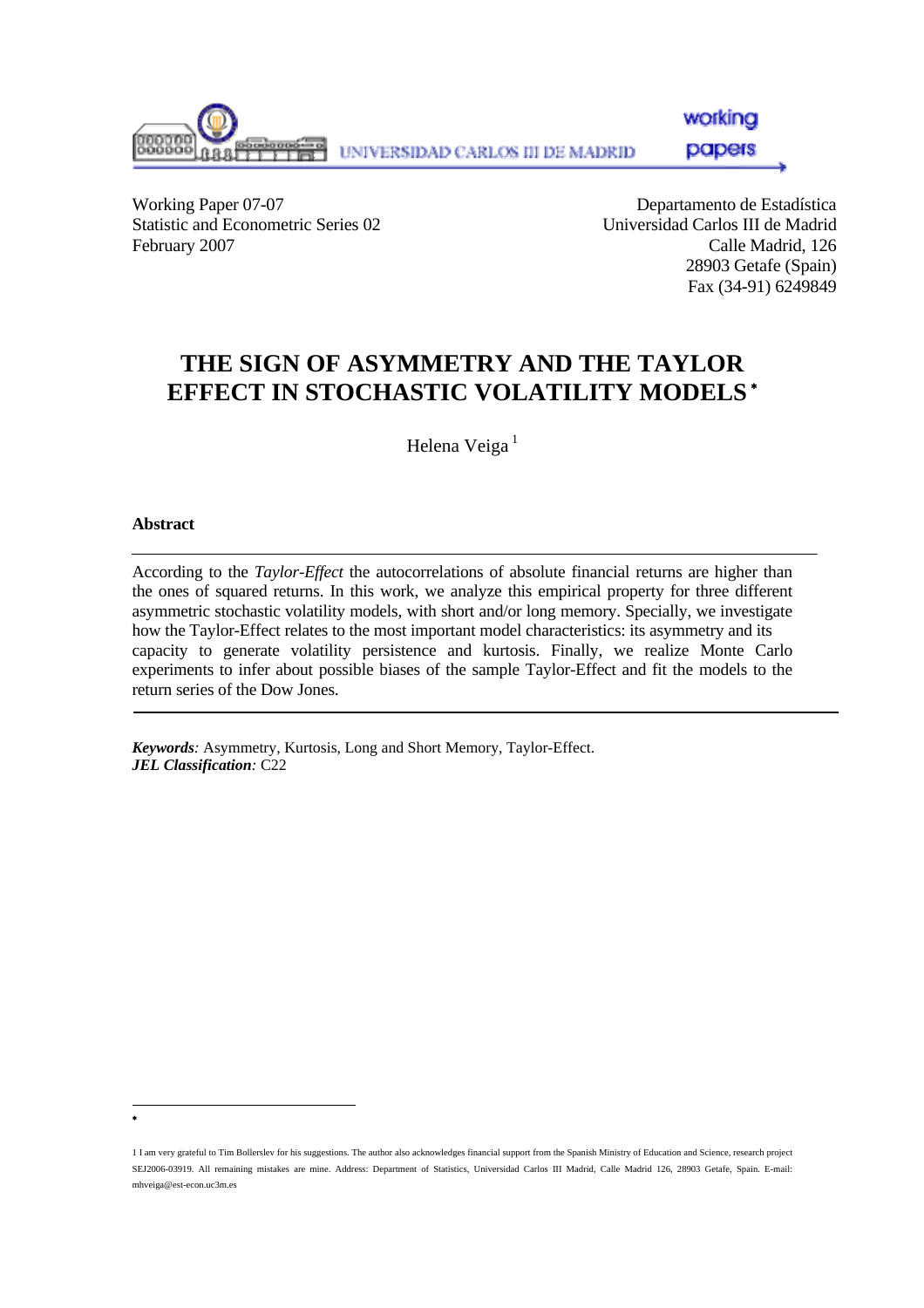# The Sign of Asymmetry and the Taylor Effect in Stochastic Volatility Models

Helena Veiga<sup>∗</sup>

February 20, 2007

#### Abstract

According to the Taylor-Effect the autocorrelations of absolute financial returns are higher than the ones of squared returns. In this work, we analyze this empirical property for three different asymmetric stochastic volatility models, with short and/or long memory. Specially, we investigate how the Taylor-Effect relates to the most important model characteristics: its asymmetry and its capacity to generate volatility persistence and kurtosis. Finally, we realize Monte Carlo experiments to infer about possible biases of the sample Taylor-Effect and fit the models to the return series of the Dow Jones.

Keywords: Asymmetry, Kurtosis, Long and Short Memory, Taylor-Effect. JEL-Classifications: C22.

### 1 Introduction

Taylor (1986), Granger et al. (1999), and Dacorogna et al. (2001) have shown, among others, that the absolute autocorrelations of financial return series are usually higher than the ones of squared observations. This phenomena is known as Taylor-Effect, first defined by Granger and Ding (1995). Recently, He and Teäsvirta (1999), Malmsten and Teräsvirta (2004) and Mora-Gálan et al. (2004) concluded that the GARCH, EGARCH, and the symmetric autoregressive stochastic volatility model  $(ARSV(1))$  have difficulties in generating the Taylor-Effect, specially if the implied kurtosis is not big enough.

The aim of this paper is threefold: First, we relate the sign of asymmetry to the Taylor-Effect in the context of stochastic volatility. Second, we analyze the influence of volatility persistence and kurtosis on the Taylor-Effect and, finally, we perform Monte Carlo experiments in order to see if this empirical property is a sampling phenomena caused by the existence of biases in the sample autocorrelations.

The paper is organized as follows: In the next section, we present the models and derive their autocorrelation structure. We run Monte Carlo experiments in Section 3. In Section 4, we report the estimation results and, in Section 5, we conclude.

<sup>∗</sup> I am very grateful to Tim Bollerslev for his suggestions. The author also acknowledges financial support from the Spanish Ministry of Education and Science, research project SEJ2006-03919. All remaining mistakes are mine. Address: Department of Statistics, Universidad Carlos III Madrid, Calle Madrid 126, 28903 Getafe, Spain. E-mail: mhveiga@est-econ.uc3m.es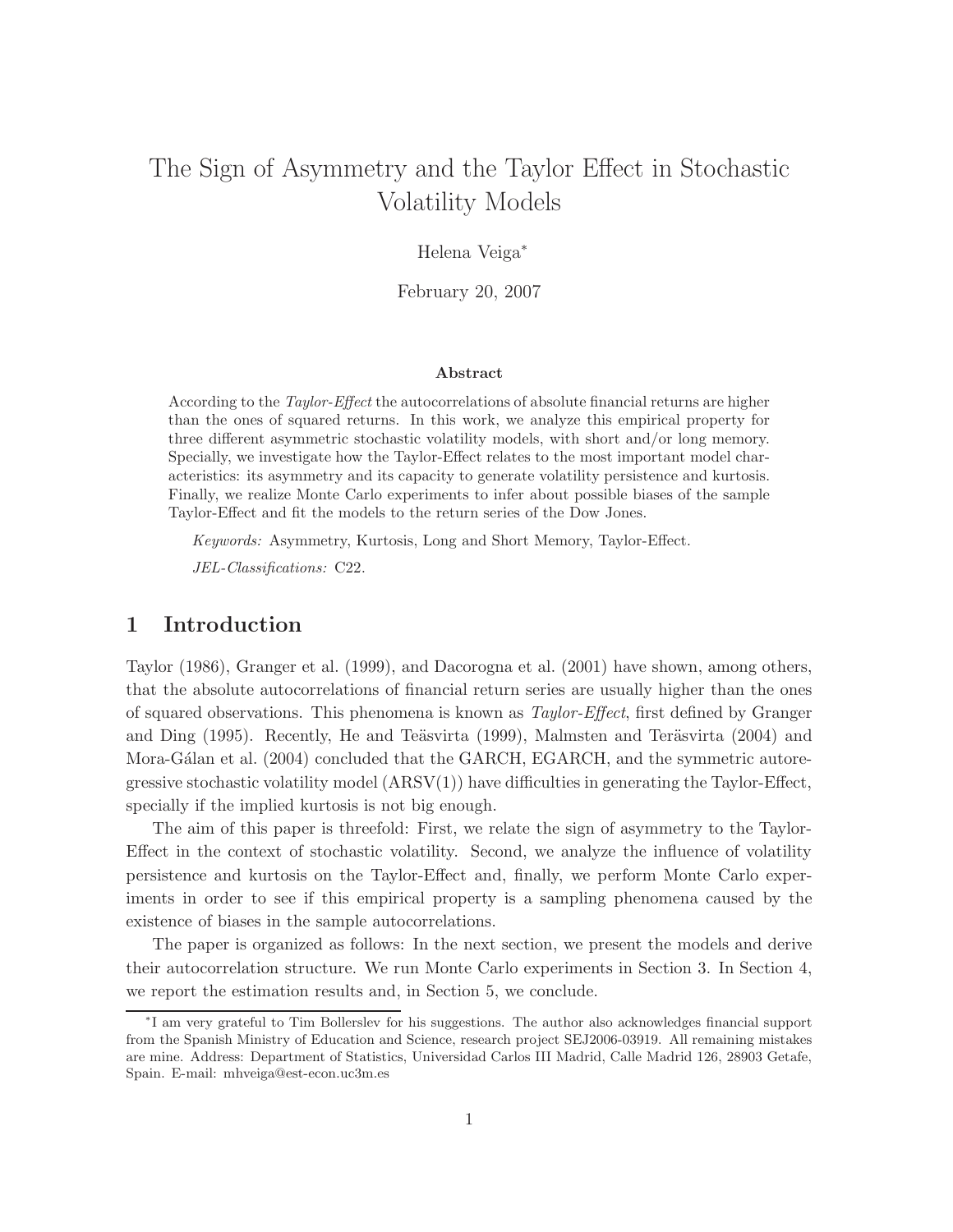#### 2 Stochastic Volatility Models and the Taylor-Effect

In this section, we review first the two factor long memory stochastic volatility model (2FLMSV) of Veiga (2006). The objective of the first factor is to capture persistence in volatility and is similar in its spirit to the volatility process of Breidt et al. (1998). The second factor accommodates the short run dynamics and helps generating extra kurtosis. Formally,

$$
y_t = \varepsilon_t \sigma \exp\left(\frac{h_{1t} + h_{2t}}{2}\right) \tag{1}
$$

$$
h_{1t} = \phi h_{1t-1} + \eta_t \tag{2}
$$

$$
h_{2t} = (1 - L)^{-d} \zeta_t.
$$
 (3)

In equation (1),  $\sigma$  denotes a scale parameter,  $\sigma_t^2$  is the conditional variance of  $y_t$ ,  $\varepsilon_t$  is  $NID(0,1)$ , and  $\eta_t$  and  $\zeta_t$  are  $NID(0, \sigma_\eta^2)$  and  $NID(0, \sigma_\zeta^2)$ , respectively. Veiga (2006) assumed additionally that  $(\varepsilon_t, \zeta_{t+1})'$  follows the bivariate normal distribution

$$
\begin{pmatrix} \varepsilon_t \\ \zeta_{t+1} \end{pmatrix} \sim NID \left( \begin{pmatrix} 0 \\ 0 \end{pmatrix}, \begin{pmatrix} 1 & \delta \sigma_{\zeta} \\ \delta \sigma_{\zeta} & \sigma_{\zeta}^2 \end{pmatrix} \right), \tag{4}
$$

where  $\delta$ , the correlation between  $\varepsilon_t$  and  $\zeta_{t+1}$ , induces correlation between returns and changes in volatility, (see Taylor, 1994; Harvey and Shephard, 1996). We relate the asymmetry to the long memory volatility factor due to the results found in Durham (2006) and Bollerslev et al. (2006). They evidenced for daily and high frequency data, respectively, that the correlation with the persistent volatility factor was large and negative and the correlation with the shortrun volatility factor was small and positive.

As suggested by Ruiz and Veiga (2006), equations (1) and (4) together with

$$
(1 - \phi_1)(1 - L)^d h_t = \zeta_t \tag{5}
$$

define the asymmetric extension of the LMSV specification of Breidt et al. (1998). We call it the ARLMSV $(1)$  model. On the other hand, the equations  $(1)$  and  $(2)$  together with the hypothesis that  $(\varepsilon_t, \eta_{t+1})'$  follows a bivariate normal distribution similar to equation (4) specifies the asymmetric  $ARSV(1)$  model.

Although the series of returns is a martingale difference and, consequently, an uncorrelated sequence, it is not independent. Next, we provide the expressions of the first order autocorrelations of the absolute  $(c = 1)$  and squared returns  $(c = 2)$  for the 2FLMSV and the ARLMSV(1) models. We simplify the analysis by considering first order autocorrelations throughout. Observe that the analogous for the ARSV(1) model can be obtained by restricting the following expressions accordingly. For the 2FLMSV model (equations  $(1)-(4)$ ) we obtain that

$$
corr(|y_t|^c, |y_{t+1}|^c) = \frac{\exp\left(\frac{c^2}{4}\left(\sigma_{h_1}^2 \rho_{h_1}(1) + \sigma_{h_2}^2 \phi\right)\right)\left(1 + \delta^c \sigma_{\zeta}^c \left(\frac{4}{k_c}\right)^{\frac{c-2}{2}}\right) - 1}{k_c \exp\left(\frac{c^2}{4}\sigma_{h_1}^2 + \sigma_{h_2}^2\right) - 1},\tag{6}
$$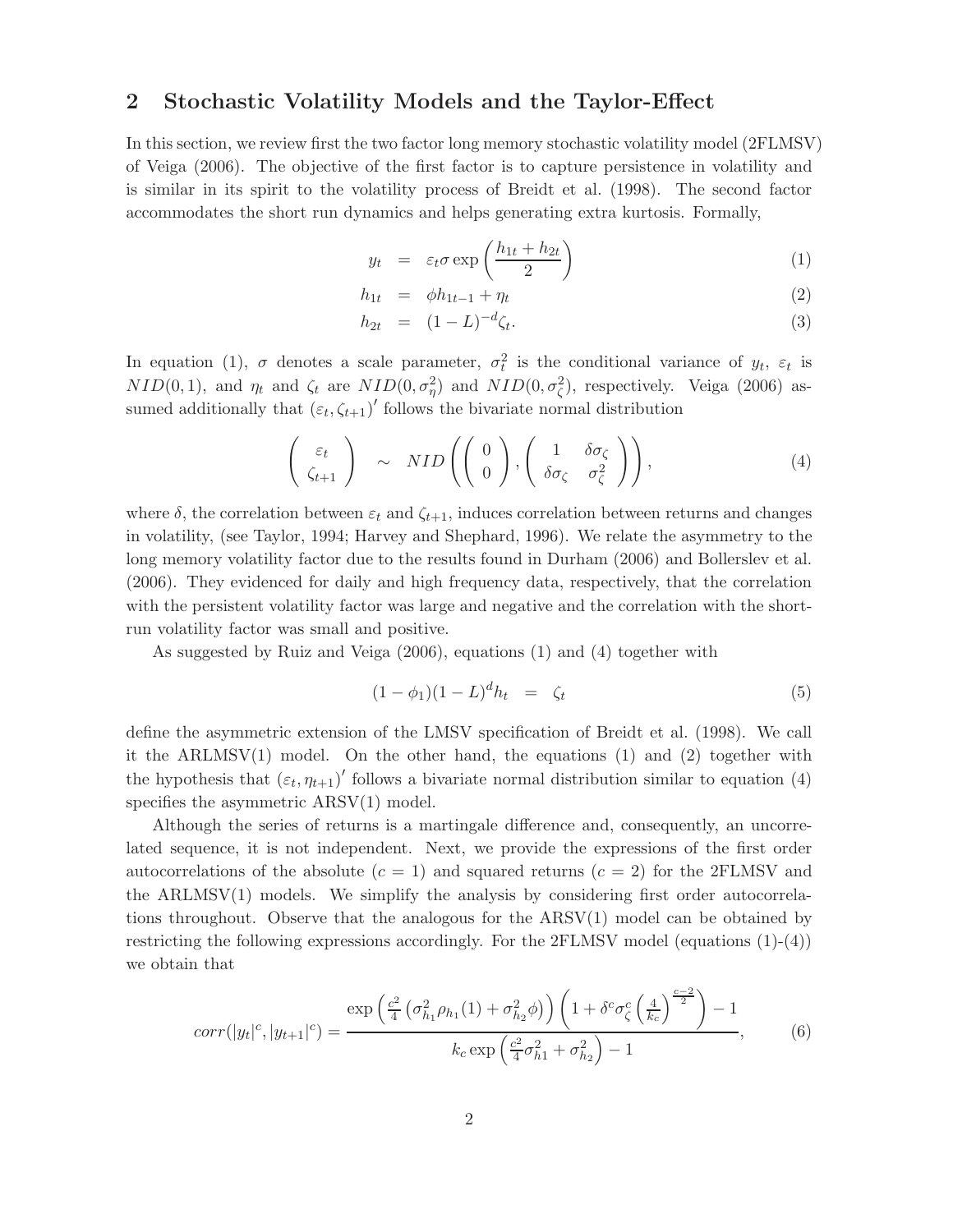where  $k_c = \frac{\Gamma(c+0.5)\Gamma(0.5)}{[\Gamma(0.5(c+1))]^2}$ ,  $\rho_{h_1}(1) = \frac{\Gamma(1-d)\Gamma(1+d)}{\Gamma(d)\Gamma(2-d)}$ , and  $\sigma_{\zeta}^2 = \frac{\Gamma(1-2d)}{\Gamma(1-d)}$  $\frac{\Gamma(1-2a)}{\Gamma(1-d)}$  ( $\Gamma(.)$  denotes the gamma function). Moreover, the excess kurtosis of  $y_t$  is given by  $EK = 3[\exp(\sigma_{h_1}^2 + \sigma_{h_2}^2) - 1]$ , (see Veiga, 2006).

Similarly, we obtain for the ARLMSV(1) model that

$$
corr(|y_t|^c, |y_{t+1}|^c) = \frac{\exp\left(\frac{c^2}{4}\sigma_h^2 \rho_h(1)\right)\left(1 + \delta^c \sigma_\zeta^c \left(\frac{4}{K_c}\right)^{\frac{c-2}{2}}\right) - 1}{K_c \exp(\frac{c^2}{4}\sigma_h^2) - 1},\tag{7}
$$

where  $\sigma_h^2 = \sigma_{\zeta}^2$  $\frac{\Gamma(1-2d)}{(\Gamma(1-d))^{2}} \cdot \frac{F(1,1+d;1-d;\phi_{1})}{(1+\phi_{1})}$  $\frac{+a_{i1}-a_{i2}}{(1+a_{1})}$  (F(., ., ., .) denotes the hypergeometric function) and  $\rho_h(1)$ , the autocorrelation of order 1 of  $h_t$ , is equal to  $\frac{d}{1-d} \cdot \frac{F(1,d+1;1-d+1;\phi_1) + F(1,d-1;1-d-1;\phi_1) - 1}{(1-\phi_1)F(1,1+d;1-d;\phi_1)}$  $\frac{(-a+1;\varphi_1)+F(1,a-1;1-a-1;\varphi_1)-1}{(1-\varphi_1)F(1,1+d;1-d;\varphi_1)}.$ Finally, the excess kurtosis of  $y_t$  was shown to be equal to  $3 \left[ \exp(\sigma_h^2) - 1 \right]$ , (see Ruiz and Veiga, 2006).



Figure 1: Relationship between the Taylor-Effect and  $\delta$ , the parameter of asymmetry.

Figure 1 shows the relationship between the Taylor-Effect and  $\delta$ , the parameter that captures the correlation between the volatility factors and the return process. We see that the models are only able to generate the Taylor-Effect when the correlation is positive. Moreover, it seems to exist a positive relationship between the parameters that induce volatility persistence  $(d, \phi, \text{ and } \phi_1)$  and the Taylor-Effect. In particular for  $\delta < 0$ , the higher the values of these parameters the less negative is the difference between  $corr(|y_t|, |y_{t+1}|)$  and  $corr(y_t^2, y_{t+1}^2)$ . This is more evident in the ARLMSV(1) and 2FLMSV models.

Malmsten and Teräsvirta  $(2004)$  and Mora-Gálan et al.  $(2004)$  showed that if the kurtosis of the returns is relatively small, neither the EGARCH nor the ARSV(1) are able to reproduce the Taylor-Effect. Table 1 reports the kurtosis for all specifications. The kurtosis of  $y_t$  ranges from 3.16 to 6.71 for M1 and M2 and it increases substantially for the third specification of the ARSV(1) model. Since we observe that an increase of  $\phi$  leads to a less negative difference between the autocorrelations of the absolute and squared observations for the ARLMSV(1) model, specially when  $\delta < 0$ , we have considered additionally the values  $\{\phi, d, \sigma_{\zeta}^2, \delta\} = \{0.5, 0.49, 0.05, -0.8\}.$  This specification produces a Taylor-Effect of 0.0274 and a kurtosis of 71.14. This allows us to highlight that if  $K_y$  is "unrealistic" high, it is possible to annulate the effect of negative  $\delta$ 's and reproduce the Taylor-Effect. The same happens in the 2FLMSV model.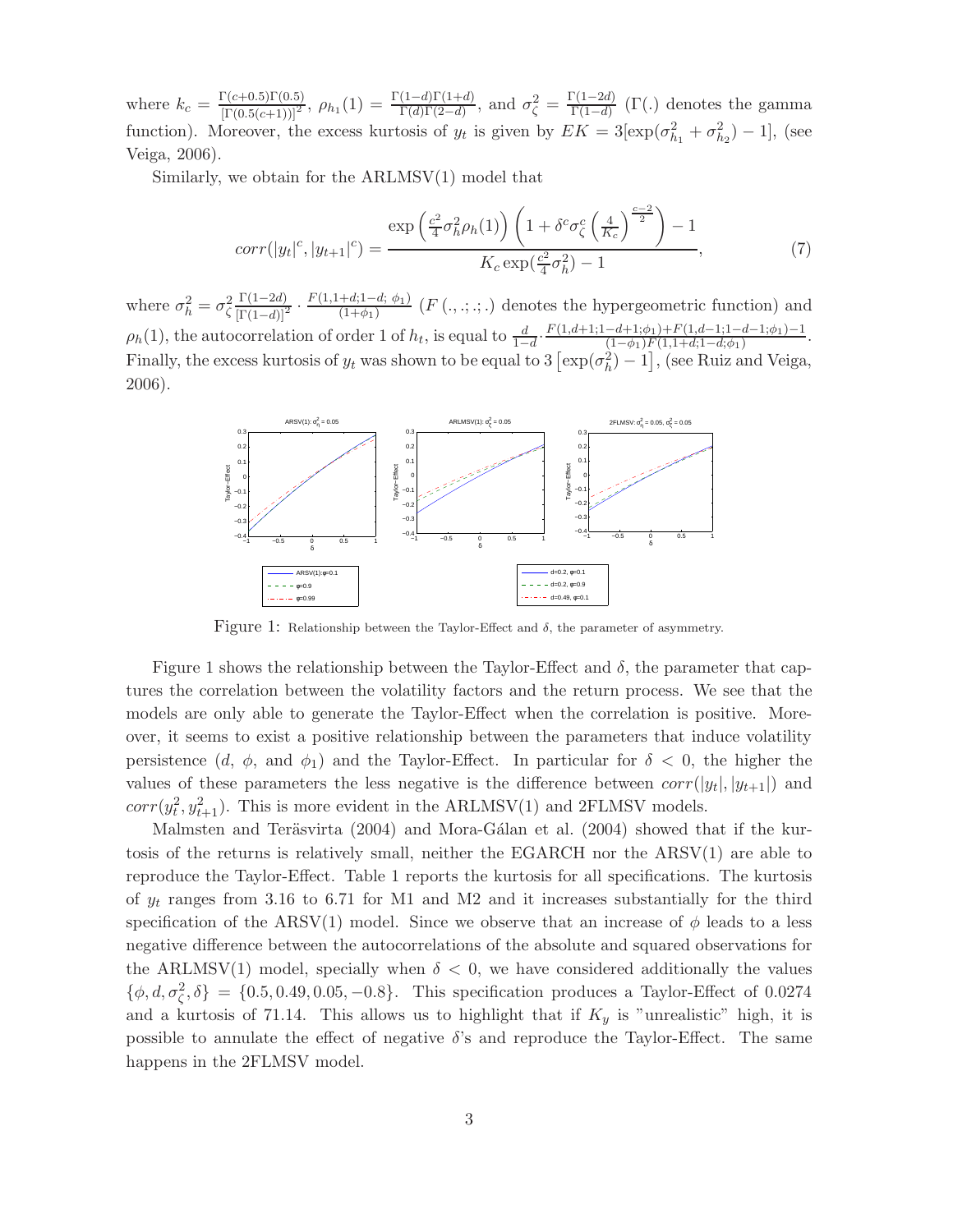| Models         | ARSV(1) | ARLMSV(1) | 2FLMSV |
|----------------|---------|-----------|--------|
| M1             | 3.16    | 3.18      | 3.33   |
| M <sub>2</sub> | 3.90    | 6.71      | 4.12   |
| M <sub>3</sub> | 37.0    | 8.17      | 7.15   |

Table 1: Kurtosis generated by the models.

## 3 Finite Sample Properties

So far we have seen that the three stochastic volatility models do not always generate the Taylor Effect. Harvey and Streibel (1998), Pérez and Ruiz (2003), and Mora-Gálan et al. (2004) showed for symmetric stochastic volatility models that the sample autocorrelations are negative biased and that the biases of the sample autocorrelations of squared returns are higher than the ones of absolute returns. Hence, it is possible to observe the Taylor-Effect empirically even if it does not exist in the population and *viceversa*.

|                                  |           |           | $T = 500$ |      |           | $T = 1000$ |      |            | $T = 5000$ |      |
|----------------------------------|-----------|-----------|-----------|------|-----------|------------|------|------------|------------|------|
| $\{\phi_1, \sigma_n^2, \delta\}$ | T.E.      | MC.T.E.   | R.B.      | S.D. | MC.T.E    | R.B.       | S.D. | MC.T.E     | R.B.       | S.D. |
| ${0.1, 0.05, -0.8}$              | $-0.21$   | $-0.006$  | $-0.97$   | 0.02 | $-0.007$  | $-0.97$    | 0.02 | $-0.008$   | $-0.96$    | 0.01 |
| $\{0.1, 0.05, -0.2\}$            | $-0.05$   | 0.0001    | $-1.00$   | 0.02 | $-0.0007$ | $-0.99$    | 0.02 | $-0.0005$  | $-0.99$    | 0.01 |
| $\{0.1, 0.05, 0.0\}$             | $-0.0002$ | 0.0006    | $-4.00$   | 0.02 | $-0.0002$ | 0.00       | 0.02 | $-0.00002$ | 0.90       | 0.01 |
| $\{0.1, 0.05, 0.2\}$             | 0.05      | 0.0003    | $-0.99$   | 0.02 | $-0.0008$ | $-1.02$    | 0.02 | $-0.0004$  | $-1.01$    | 0.01 |
| $\{0.1, 0.05, 0.8\}$             | 0.17      | $-0.006$  | $-1.04$   | 0.02 | $-0.007$  | $-1.04$    | 0.02 | $-0.007$   | $-1.04$    | 0.01 |
| $\{0.9, 0.05, -0.8\}$            | $-0.19$   | 0.004     | $-1.02$   | 0.04 | 0.002     | $-1.01$    | 0.03 | $-0.0002$  | $-1.00$    | 0.02 |
| $\{0.9, 0.05, -0.2\}$            | $-0.05$   | $-0.0001$ | $-1.00$   | 0.03 | $-0.001$  | $-0.98$    | 0.03 | $-0.001$   | $-0.98$    | 0.01 |
| $\{0.9, 0.05, 0.0\}$             | $-0.002$  | $-0.0001$ | $-0.95$   | 0.03 | $-0.001$  | $-0.50$    | 0.03 | $-0.001$   | $-0.50$    | 0.01 |
| $\{0.9, 0.05, 0.2\}$             | 0.04      | 0.0001    | $-1.00$   | 0.03 | $-0.001$  | $-1.03$    | 0.03 | $-0.002$   | $-1.05$    | 0.01 |
| $\{0.9, 0.05, 0.8\}$             | 0.16      | 0.005     | $-0.97$   | 0.04 | 0.001     | $-0.99$    | 0.03 | $-0.001$   | $-1.01$    | 0.02 |
| $\{0.99, 0.05, -0.8\}$           | $-0.02$   | 0.12      | $-7.00$   | 0.07 | 0.15      | $-8.50$    | 0.07 | 0.18       | $-10.0$    | 0.07 |
| $\{0.99, 0.05, -0.2\}$           | 0.11      | 0.09      | $-0.18$   | 0.07 | 0.11      | 0.00       | 0.07 | 0.13       | 0.18       | 0.06 |
| $\{0.99, 0.05, 0.0\}$            | 0.14      | 0.08      | $-0.43$   | 0.07 | 0.10      | $-0.29$    | 0.06 | 0.13       | $-0.07$    | 0.06 |
| $\{0.99, 0.05, 0.2\}$            | 0.16      | 0.09      | $-0.44$   | 0.07 | 0.11      | $-0.31$    | 0.06 | 0.14       | $-0.13$    | 0.06 |
| $\{0.99, 0.05, 0.8\}$            | 0.23      | 0.13      | $-0.43$   | 0.08 | 0.15      | $-0.35$    | 0.07 | 0.18       | $-0.22$    | 0.06 |

Table 2: Monte Carlo finite sample Taylor effect (MC.T.E), relative biases (R.B.), Monte Carlo standard deviations (S.D.), Taylor-Effect (T.E.) in ARSV(1) models. T is the sample size.

In order to investigate if this also occurs in the context of asymmetry, we run several Monte Carlo experiments. All results are based on 1000 replicates of the models. We have selected fourteen cases for each model and in all cases we have imposed a scale parameter,  $\sigma$ , of one. The results are presented in Tables 2-4. The first conclusion is that the biases exist and are of big magnitude. Second, the models have difficulties to generate the Taylor-Effect even when it is observed in the population. This happens for the parametrizations  $\{0.1, 0.05, 0.2\}$  and  $\{0.1, 0.05, 0.8\}$  in the ARSV(1) model, for the parametrizations  $\{0.1, 0.2, 0.05, 0.2\}$  and  $\{0.1, 0.49, 0.05, -0.2\}$  in the ARLMSV(1) model, and for  $\{0.1, 0.2, 0.05, 0.05, 0.2\}$  and  $\{0.1, 0.49, 0.05, 0.05, 0.2\}$  in the 2FLMSV model. Third and less frequent, the Taylor-Effect seems to be a sampling consequence of the estimation biases of the sample autocorrelations. This occurs for  $\{0.99, 0.05, -0.8\}$  in the ARSV(1) model and for  $\{0.9, 0.2, 0.05, -0.8\}$  in the ARLMSV(1) model. Note that these parametrizations have a very negative asymmetry in common that has not been reported so far in the literature. In particular, Sandmann and Koopman (1998) and Yu (2005), for the asymmetric ARSV(1) model, estimated values of  $\delta$  that ranged between -0.32 till -0.48. Considering the 2FLMSV model, the same phenomena is only observed for the relatively small sample size  $T=1000$ .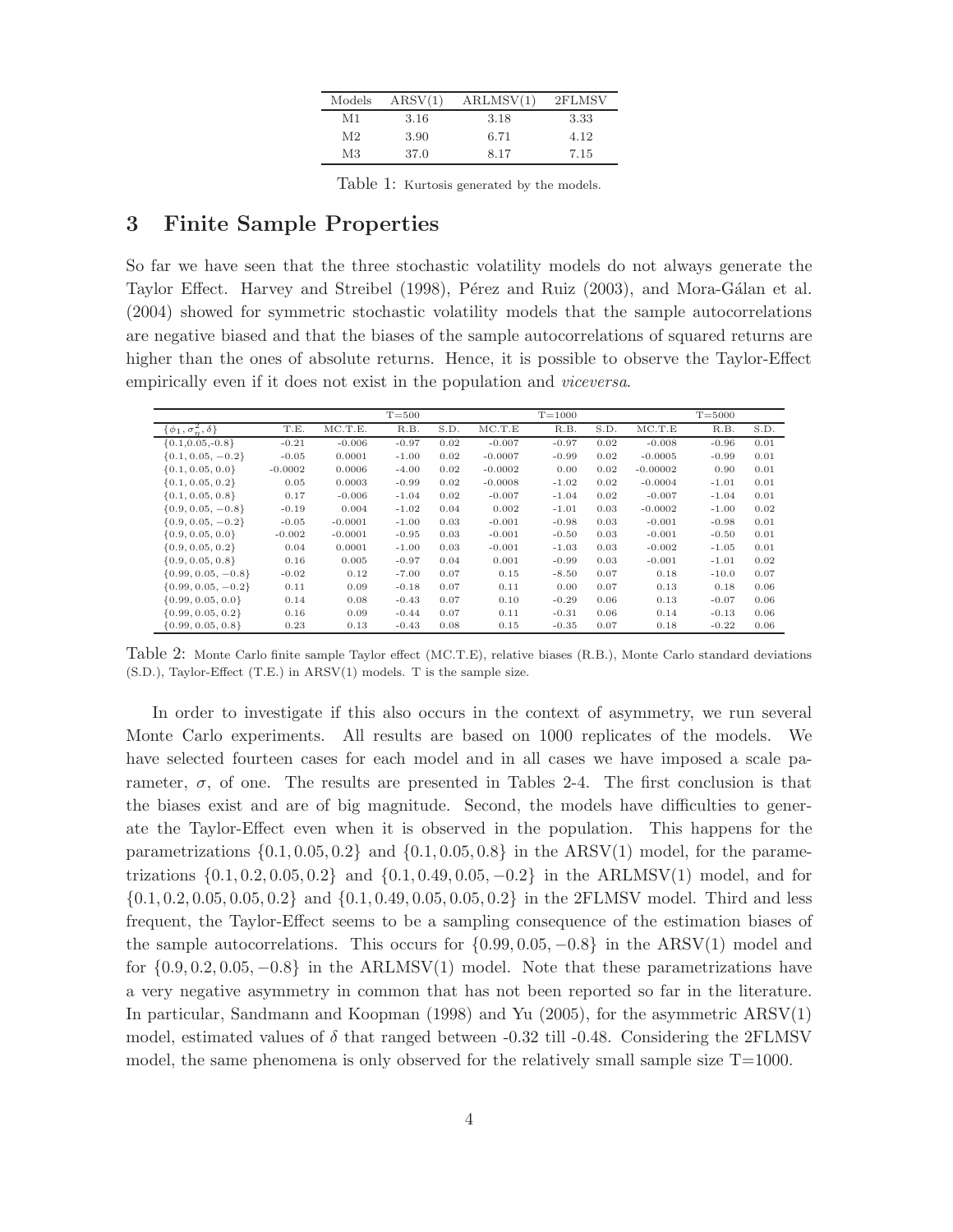|                                              |         |           | $T = 500$ |      |           | $T = 1000$ |      |           | $T = 5000$ |      |
|----------------------------------------------|---------|-----------|-----------|------|-----------|------------|------|-----------|------------|------|
| $\{\phi_1, d, \sigma^2_{\epsilon}, \delta\}$ | T.E.    | MC.T.E.   | R.B.      | S.D. | MC.T.E    | R.B.       | S.D. | MC.T.E    | R.B.       | S.D. |
| $\{0.1, 0.2, 0.05, -0.8\}$                   | $-0.21$ | $-0.0009$ | $-1.00$   | 0.02 | $-0.0009$ | $-1.00$    | 0.02 | $-0.0005$ | $-1.00$    | 0.01 |
| $\{0.1, 0.2, 0.05, -0.2\}$                   | $-0.05$ | $-0.0008$ | $-0.98$   | 0.02 | $-0.0008$ | $-0.98$    | 0.02 | $-0.0003$ | $-0.99$    | 0.01 |
| $\{0.1, 0.2, 0.05, 0.0\}$                    | $-0.01$ | $-0.0007$ | $-0.93$   | 0.02 | $-0.0008$ | $-0.92$    | 0.02 | $-0.0003$ | $-0.97$    | 0.01 |
| $\{0.1, 0.2, 0.05, 0.2\}$                    | 0.05    | $-0.0007$ | $-1.01$   | 0.02 | $-0.0008$ | $-1.02$    | 0.02 | $-0.0003$ | $-1.01$    | 0.01 |
| $\{0.1, 0.2, 0.05, 0.8\}$                    | 0.17    | $-0.0008$ | $-1.00$   | 0.02 | $-0.0009$ | $-1.01$    | 0.02 | $-0.0004$ | $-1.00$    | 0.01 |
| $\{0.9, 0.2, 0.05, -0.8\}$                   | $-0.13$ | 0.002     | $-1.02$   | 0.03 | 0.003     | $-1.02$    | 0.03 | $-0.003$  | $-0.98$    | 0.01 |
| $\{0.9, 0.2, 0.05, -0.2\}$                   | $-0.01$ | $-0.002$  | $-0.80$   | 0.03 | $-0.003$  | $-0.70$    | 0.02 | $-0.003$  | $-0.70$    | 0.01 |
| $\{0.9, 0.2, 0.05, 0.0\}$                    | 0.03    | $-0.002$  | $-1.07$   | 0.03 | $-0.003$  | $-1.10$    | 0.02 | $-0.003$  | $-1.10$    | 0.01 |
| $\{0.9, 0.2, 0.05, 0.2\}$                    | 0.06    | $-0.002$  | $-1.03$   | 0.03 | $-0.003$  | $-1.05$    | 0.02 | $-0.003$  | $-1.05$    | 0.01 |
| $\{0.9, 0.2, 0.05, 0.8\}$                    | 0.16    | 0.002     | $-0.99$   | 0.03 | 0.001     | $-0.99$    | 0.03 | 0.001     | $-0.99$    | 0.02 |
| $\{0.1, 0.49, 0.05, -0.8\}$                  | $-0.11$ | $-0.002$  | $-0.98$   | 0.03 | $-0.002$  | $-0.98$    | 0.02 | $-0.004$  | $-0.96$    | 0.01 |
| $\{0.1, 0.49, 0.05, -0.2\}$                  | 0.01    | $-0.002$  | $-1.20$   | 0.03 | $-0.003$  | $-1.30$    | 0.02 | $-0.003$  | $-1.30$    | 0.01 |
| $\{0.1, 0.49, 0.05, 0.0\}$                   | 0.04    | $-0.002$  | $-1.05$   | 0.03 | $-0.003$  | $-1.08$    | 0.02 | $-0.003$  | $-1.08$    | 0.01 |
| $\{0.1, 0.49, 0.05, 0.2\}$                   | 0.08    | $-0.002$  | $-1.03$   | 0.03 | $-0.003$  | $-1.04$    | 0.02 | $-0.003$  | $-1.04$    | 0.01 |
| $\{0.1, 0.49, 0.05, 0.8\}$                   | 0.17    | $-0.002$  | $-1.12$   | 0.03 | $-0.003$  | $-1.02$    | 0.02 | $-0.003$  | $-1.02$    | 0.01 |

Table 3: Monte Carlo finite sample Taylor effect (MC.T.E), relative biases (R.B.), Monte Carlo standard deviations (S.D.), Taylor effect (T.E.) in ARLMSV(1) models. T is the sample size.

|                                                            |           |          | $T = 500$ |      |           | $T = 1000$ |      |           | $T = 5000$ |      |
|------------------------------------------------------------|-----------|----------|-----------|------|-----------|------------|------|-----------|------------|------|
| $\{\phi_1, d, \sigma^2_{\zeta}, \sigma^2_{\eta}, \delta\}$ | T.E.      | MC.T.E.  | R.B.      | S.D. | MC.T.E    | R.B.       | S.D. | MC.T.E    | R.B.       | S.D. |
| $\{0.1, 0.2, 0.05, 0.05, -0.8\}$                           | $-0.20$   | $-0.002$ | $-0.99$   | 0.02 | 0.0005    | $-1.00$    | 0.02 | $-0.001$  | $-1.00$    | 0.01 |
| $\{0.1, 0.2, 0.05, 0.05, -0.2\}$                           | $-0.05$   | $-0.002$ | $-0.96$   | 0.02 | 0.001     | $-1.02$    | 0.02 | $-0.001$  | $-0.98$    | 0.01 |
| $\{0.1, 0.2, 0.05, 0.05, 0.0\}$                            | $-0.0004$ | $-0.002$ | $-4.00$   | 0.02 | 0.001     | $-3.50$    | 0.02 | $-0.0005$ | 0.25       | 0.01 |
| $\{0.1, 0.2, 0.05, 0.05, 0.2\}$                            | 0.04      | $-0.002$ | $-1.05$   | 0.02 | 0.001     | $-0.98$    | 0.02 | $-0.0005$ | $-1.01$    | 0.01 |
| $\{0.1, 0.2, 0.05, 0.05, 0.8\}$                            | 0.17      | $-0.002$ | $-1.01$   | 0.02 | 0.0006    | $-1.00$    | 0.02 | $-0.0006$ | $-1.00$    | 0.01 |
| $\{0.9, 0.2, 0.05, 0.05, -0.8\}$                           | $-0.17$   | $-0.002$ | $-0.99$   | 0.03 | 0.0001    | $-1.00$    | 0.03 | $-0.001$  | $-0.99$    | 0.01 |
| $\{0.9, 0.2, 0.05, 0.05, -0.2\}$                           | $-0.04$   | $-0.002$ | $-0.95$   | 0.03 | 0.0001    | $-1.00$    | 0.03 | $-0.001$  | $-0.98$    | 0.01 |
| $\{0.9, 0.2, 0.05, 0.05, 0.0\}$                            | 0.002     | $-0.002$ | $-2.00$   | 0.03 | 0.0001    | $-0.95$    | 0.03 | $-0.001$  | $-1.50$    | 0.01 |
| $\{0.9, 0.2, 0.05, 0.05, 0.2\}$                            | 0.04      | $-0.002$ | $-1.05$   | 0.03 | 0.0002    | $-1.00$    | 0.03 | $-0.001$  | $-1.03$    | 0.01 |
| $\{0.9, 0.2, 0.05, 0.05, 0.8\}$                            | 0.15      | $-0.002$ | $-1.01$   | 0.03 | 0.0003    | $-1.00$    | 0.01 | $-0.001$  | $-1.01$    | 0.01 |
| $\{0.1, 0.49, 0.05, 0.05, -0.8\}$                          | $-0.12$   | $-0.002$ | $-0.98$   | 0.03 | $-0.001$  | $-0.99$    | 0.02 | $-0.002$  | $-0.98$    | 0.01 |
| $\{0.1, 0.49, 0.05, 0.05, -0.2\}$                          | $-0.003$  | $-0.002$ | $-0.33$   | 0.03 | $-0.001$  | $-0.67$    | 0.02 | $-0.002$  | $-0.33$    | 0.01 |
| $\{0.1, 0.49, 0.05, 0.05, 0.0\}$                           | 0.03      | $-0.002$ | $-1.07$   | 0.03 | $-0.001$  | $-1.03$    | 0.02 | $-0.002$  | $-1.07$    | 0.01 |
| $\{0.1, 0.49, 0.05, 0.05, 0.2\}$                           | 0.07      | $-0.002$ | $-1.03$   | 0.03 | $-0.001$  | $-1.01$    | 0.02 | $-0.002$  | $-1.03$    | 0.01 |
| $\{0.1, 0.49, 0.05, 0.05, 0.8\}$                           | 0.17      | $-0.001$ | $-1.01$   | 0.03 | $-0.0005$ | $-1.00$    | 0.02 | $-0.002$  | $-1.01$    | 0.01 |

Table 4: Monte Carlo finite sample Taylor effect (MC.T.E), relative biases (R.B.), Monte Carlo standard deviations (S.D.) and Taylor effect (T.E.) in 2FLMSV models. T is the sample size.

# 4 An Empirical Example

In this section, we take real data from the Dow Jones Industrial Index in order to determine whether the models are able to reproduce the empirical properties. The daily returns of the Dow Jones span the period  $3/01/90$  to  $11/01/07$  including a total of 4293 observations. The kurtosis of this series is 7.71 and the first order autocorrelations of the absolute and squared observations are 0.15968 and 0.15965, respectively. This implies a very small Taylor-Effect of 0.00003.

We have estimated the models using the Efficient Method of Moments (EMM) of Gallant and Tauchen (1996). The estimated parameters together with the implied Taylor-Effects are presented in Table 5. The results show that both the ARSV(1) and the 2FLMSV models are not able to reproduce the sample Taylor-Effect while the ARLMSV(1) model overestimates its magnitude.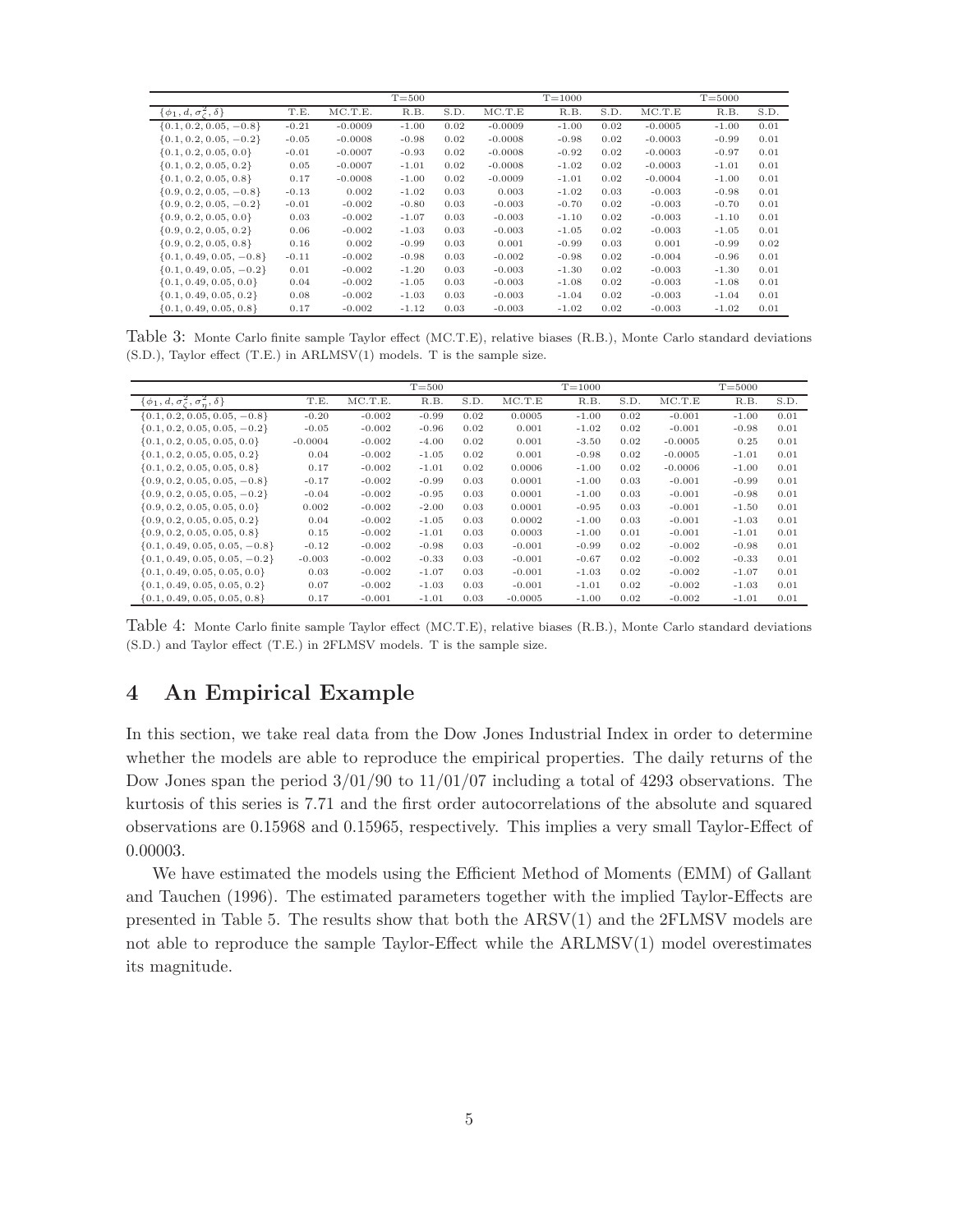|           | Φ    | Φ1   |      |          |      |              | $\sigma$ | Estimated T.E. |
|-----------|------|------|------|----------|------|--------------|----------|----------------|
| ARSV(1)   | 0.98 |      |      | $0.02\,$ |      | $-0.35$      | 0.93     | $-0.04$        |
| ARLMSV(1) |      | 0.93 | 0.40 |          | 0.01 | $-0.27$ 0.76 |          | 0.09           |
| 2FLMSV    | 0.99 |      | 0.41 | 0.01     | 0.06 | $-0.66$      | 0.84     | $-0.11$        |

Table 5: EMM estimates of the parameters. T.E. denotes Taylor-Effect. All parameters are statistical significant.

### 5 Conclusion

We have shown that not only the sign of asymmetry affects the Taylor-Effect but also the volatility persistence. In particular, a higher persistence and kurtosis lead to a more positive Taylor-Effect. These results are consistent with the ones found in the literature for the symmetric ARSV(1) model. Our Monte Carlo results reenforce the evidence that the models have difficulties in generating the Taylor-Effect even when it is present in the population. Finally, only in very special situations (high persistence and kurtosis) it happens that the Taylor-Effect is a sampling result due to the biases in the sample autocorrelations.

# References

- Bollerslev, T., J. Litvinova, and G. Tauchen (2006). Leverage and volatility feedback effects in high-frequency data. Journal of Financial Econometrics  $\mathcal{A}(3)$ , 353–384.
- Breidt, F., N. Crato, and P. de Lima (1998). On the detection and estimation of long memory in stochastic volatility. Journal of Econometrics 83, 325–348.
- Dacorogna, M., R. Gencay, U. Muller, R. Olsen, and O. Pictet (2001). An Introduction to High-Frequency Finance. Academic Press, San Diego.
- Durham, G. (2006). Monte carlo methods for estimating, smoothing, and filtering one and two-factor stochastic volatility models. Journal of Econometrics 133, 273–305.
- Gallant, A. and G. Tauchen (1996). Which moments to match. *Econometric Theory 12*, 657–681.
- Granger, C. and Z. Ding (1995). Some properties of absolute returns. An alternative measure of risk. Annales d'Economie et de Statistique 10, 67–91.
- Granger, C., S. Spear, and Z. Ding (1999). Stylized facts on the temporal and distributional properties of absolute returns: an update. Proceedings of the Hong Kong International Workshop on Statistics and Finance: and Interface, 97–120.
- Harvey, A. and N. Shephard (1996). Estimation of an asymmetric stochastic volatility model for asset returns. Journal of Business and Economic Statistics 4, 429–434.
- Harvey, A. and M. Streibel (1998). Testing for a a slowly changing level with special reference to stochastic volatility. Journal of Econometrics 87, 167–189.